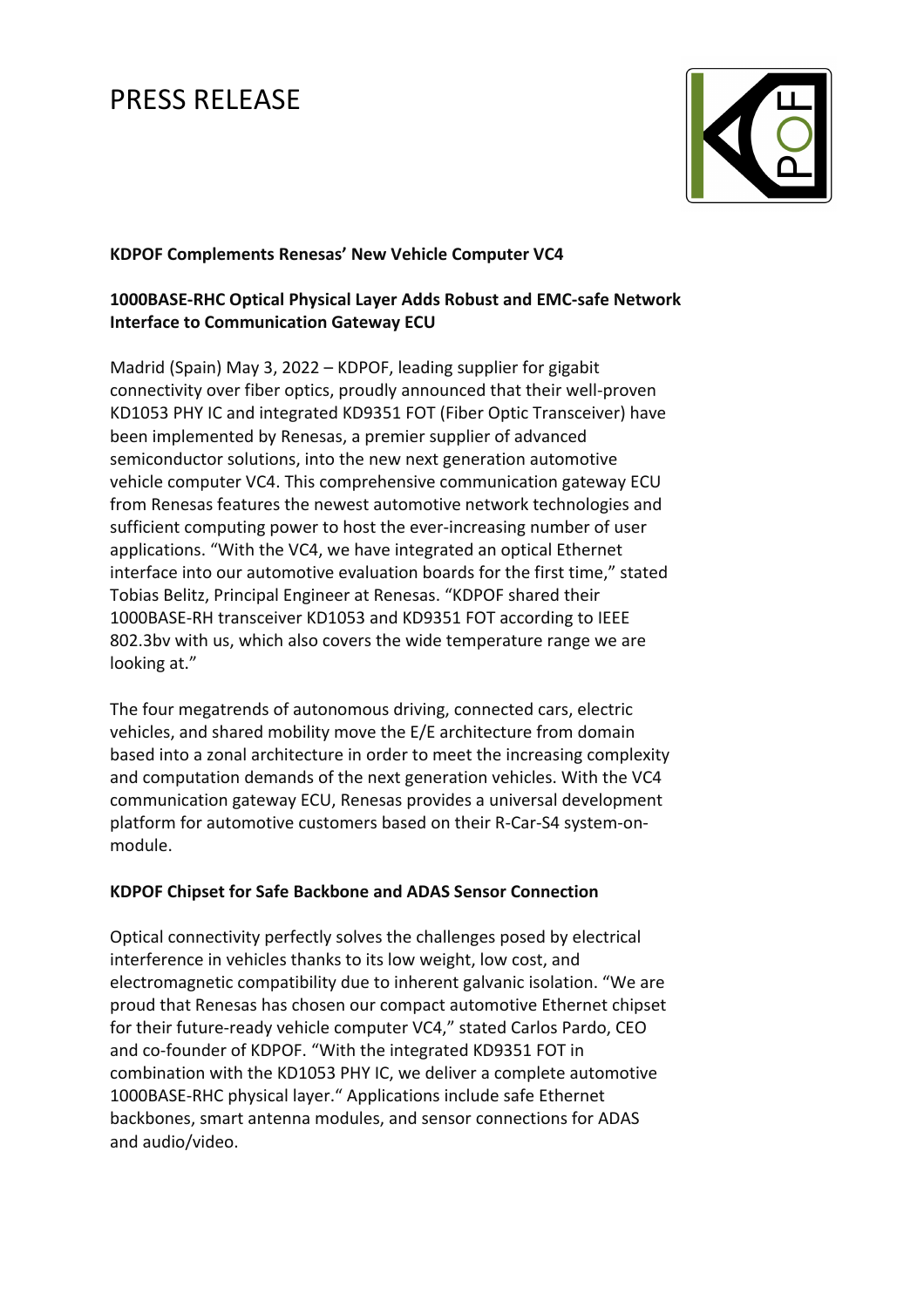

Incorporating the transmission and reception optoelectronics – such as transimpedance amplifier, photodiode, LED driver, and LED – into one single component, the KD9351 is an optical transceiver for 100 Mb/s up to 1 Gb/s with a small footprint. Additional benefits are a shorter supply chain and no test duplication with the final test at the Tier1. Furthermore, the assembly is simplified and the connector offers snap-fit without soldering. The KD9351 reuses low-cost MEMs encapsulation and allows SMD reflow assembly with 8 by 7 mm LGA components. It is fully shielded against electromagnetic radiation. The temperature range, from -40 °C to +105 °C, conforms with harsh automotive environmental requirements.

## **Presentation "Automotive Optical Ethernet Reaching for 50 Gb/s" at Automotive Ethernet Congress 2022**

KDPOF will present latest highlights of their optical in-vehicle network technology at the Automotive Ethernet Congress from June 1 to 2, 2022 in Munich, Germany. On June 2 at 10:00 CEST, Carlos Pardo will give the presentation "Automotive Optical Ethernet Reaching for 50 Gb/s".

Words: 467

## **More information**

KDPOF Optical Ethernet: https://www.kdpof.com/automotivenetworking/ Renesas VC4: https://www.renesas.com/us/en/blogs/renesas-nextgeneration-automotive-vehicle-computer-vc4-winning-combo-solution-rcar-ecosystem

Keywords: KDPOF, IEEE, fiber optics, KD1053, KD9351, multi-gigabit, automotive, automotive Ethernet, in-vehicle connectivity, automotive network, ADAS, autonomous vehicle, automated driving, connected vehicles, EMC, EMC-safe, photonics, Renesas, VC4, R-Car-S4, 1000BASE-RHC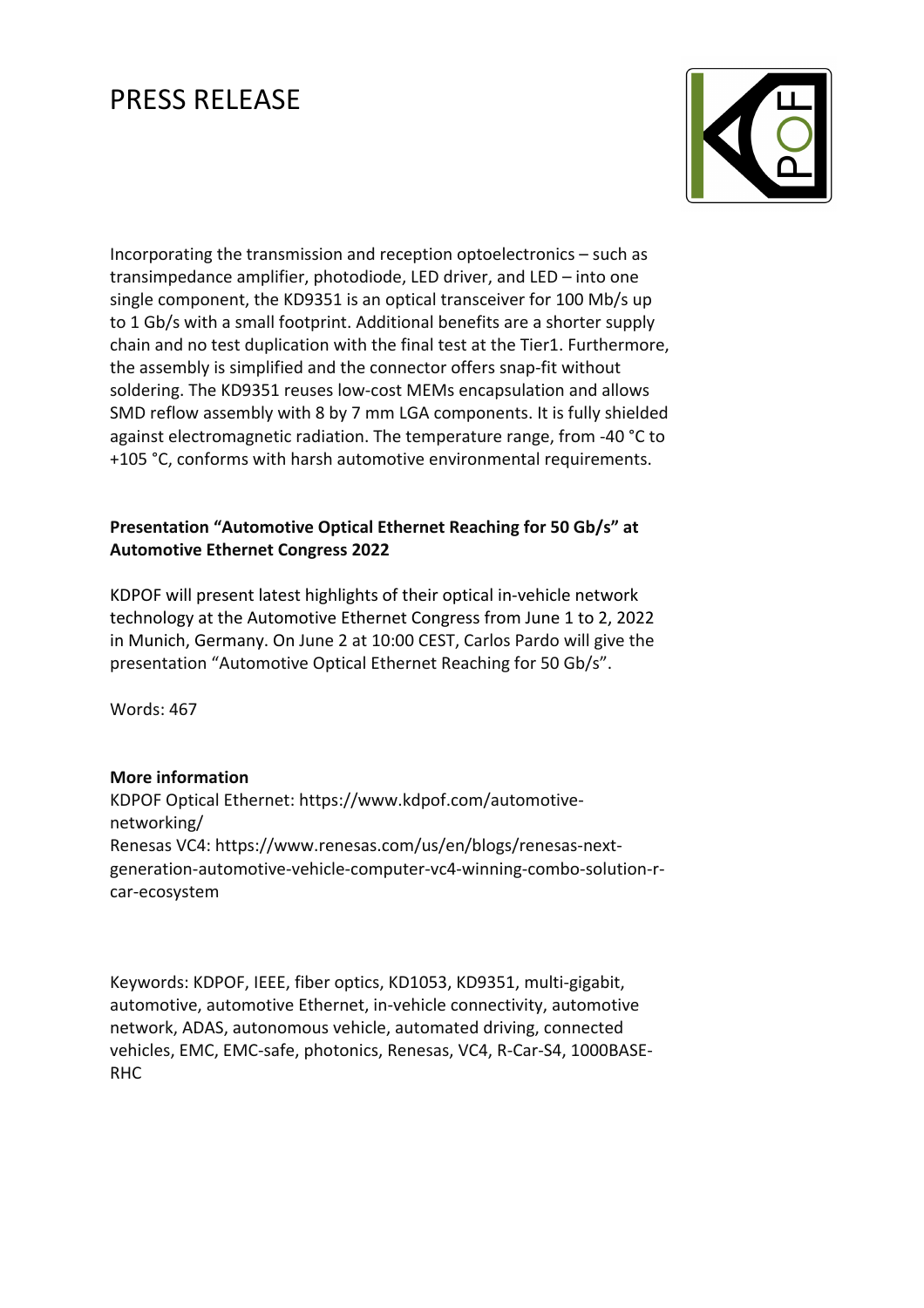

## **Images**



### Image 1: Renesas implements KDPOF's 1000BASE-RHC optical physical layer in new vehicle computer VC4

Copyright: Renesas Download: https://www.ahlendorfnews.com/media/news/images/KDPOF-inside-Renesas-vehiclecomputer-vc4-H.jpg



### Image 2: KDPOF equips Renesas' VC4 with optical Ethernet for autonomous driving and connected cars

Copyright: KDPOF/Gettyimages Download: https://www.ahlendorfnews.com/media/news/images/KDPOF-optical-ethernet-in-Renesasvehicle-computer-vc4-H.jpg



### Image 3: Tobias Belitz is Principal Engineer at Renesas

Copyright: Renesas Download: https://www.ahlendorfnews.com/media/news/images/Renesas-Tobias-Belitz-H.jpg



### Image 4: Carlos Pardo is CEO of KDPOF and active participant in the IEEE 802.3 working group

Copyright: KDPOF Download: https://www.ahlendorfnews.com/media/news/images/KDPOF-Carlos-Pardo-H.jpg